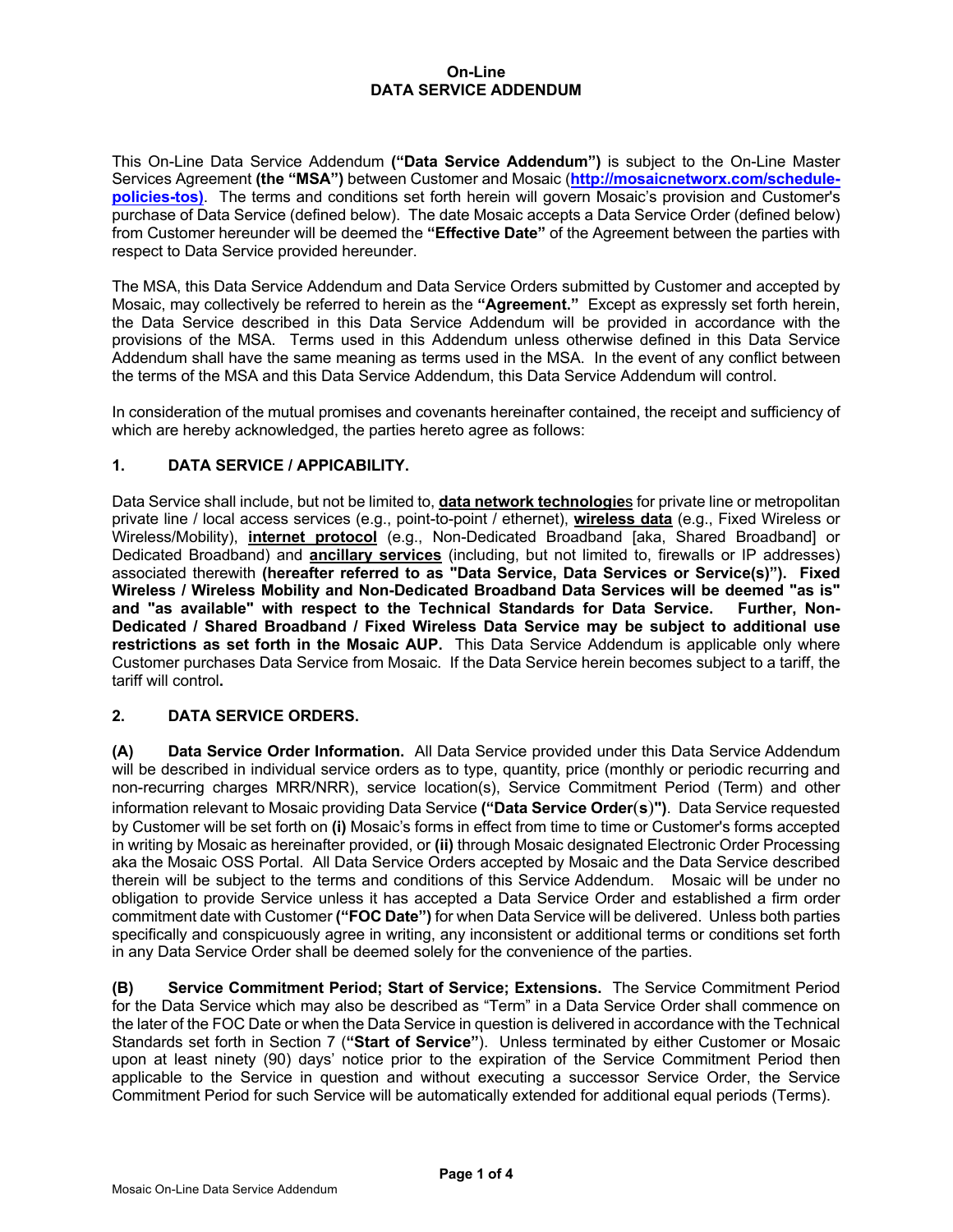# **3. CANCELLATION / DISCONNECTION OF SERVICE**.

**(A) Cancellation of Data Service Prior Start of Service.** After a Data Service Order is accepted by Mosaic, and prior to Start of Service, Customer may cancel all or a portion of such Data Service Order. In such event, Customer shall pay Mosaic any order cancellation charges assessed against Mosaic by any third party (e.g., Interexchange Carrier or Local Exchange Carrier) delivering service ordered by Mosaic in support of the Data Service(s) in question, plus a cancellation charge equal to one (1) month of the recurring charge for the affected Data Service.

**(B) Disconnection of Services.** Following Start of Service and prior to expiration of the Service Commitment Period relevant to the Data Service(s) in question, Customer may disconnect any of the Data Service(s) if Customer provides written notification thereof to Mosaic at least thirty (30) days in advance of the effective date of disconnection. In such event or in the event Data Service is terminated by Mosaic in accordance with Section 5(C), Customer shall pay Mosaic all charges for such Data Service(s) provided through the effective date of disconnection, plus a disconnection charge equal to one hundred percent (100%) of the monthly recurring charges for the affected Data Service(s) for the unexpired portion of the Service Commitment Period applicable thereto.

**(C) Liquidation**. The parties agree that Mosaic's damages in the event of canceled/disconnected Data Service(s) shall be difficult if not impossible to ascertain. Therefore, the provision for the charges in this Section 3 in the event of cancellation/disconnection of Data Service(s) by Customer is intended to establish reasonable and anticipated charges and expenses (liquidated damages) that will be incurred by Mosaic and payable by Customer and is not intended as a penalty.

## **4. CHARGES AND PAYMENT TERMS.**

**(A) Payments and Invoicing.** Customer shall pay all fees and charges due according to applicable Data Service Order and this Data Service Addendum. All fees and charges are set forth in US dollars and are exclusive for any "Additional Charges" (defined below). Unless otherwise specified by the parties in writing, Mosaic will invoice Customer for Data Service via email to the Customer web address set forth on the initial Data Service Order hereunder. Unless otherwise agreed by Mosaic in writing, Customer shall only maintain one (1) email address for invoicing of Service hereunder.

Customer shall make payment to Mosaic in US currency at the address indicated on Mosaic invoices to Customer.

**(B) Due Date.** Subject to any terms required by Mosaic pursuant to the Credit provisions of this Agreement, following Start of Service, payment for **(i)** all prorated monthly recurring fees and charges, installation and other non-recurring charges; and **(ii)** monthly recurring fees and charges for the first full month Data Service(s) to be provided plus one (1) month in advance shall be due and payable on or before thirty (30) days after the date of Mosaic's invoice to Customer **("First Invoice Due Date")**. Thereafter, the monthly recurring fees and for such Services charges (including applicable Additional Charges and previously unbilled non-recurring charges) will be invoiced one (1) month in advance of the month in which such Data Service is to be provided and will be due and payable on or before thirty (30) days after the date of Mosaic's invoice to Customer **("Future Invoice Due Date")**. The First Invoice Due Date and the Future Invoice Due Date shall be collectively referred to as the **"Due Date."** Usage charges, if any, associated with the Service (e.g., burstable data / excess wireless plan usage) will be invoiced in arrears and will be payable in the same manner as non-recurring charges. In the event Customer fails to pay Mosaic's invoice in full on or before the Due Date, Customer shall also pay a late fee in the amount of the lesser of one and one half percent (1.5%) of the unpaid balance per month or the maximum lawful rate under applicable state law.

**(C) Additional Charges / Exemption.** All fees and charges are exclusive of any applicable federal, state or local use, excise, gross receipts, sales and privilege taxes, duties, fees (including franchise fees or fees incurred from third party providers for maintenance issues resolved or identified on Customer Facilities) or similar liabilities (other than general income or property taxes), whether charged to or against Mosaic or Customer because of the Data Service(s) or maintenance issues resolved or identified on Customer Facilities **("Additional Charges").** Customer shall pay Additional Charges by the Due Date in addition to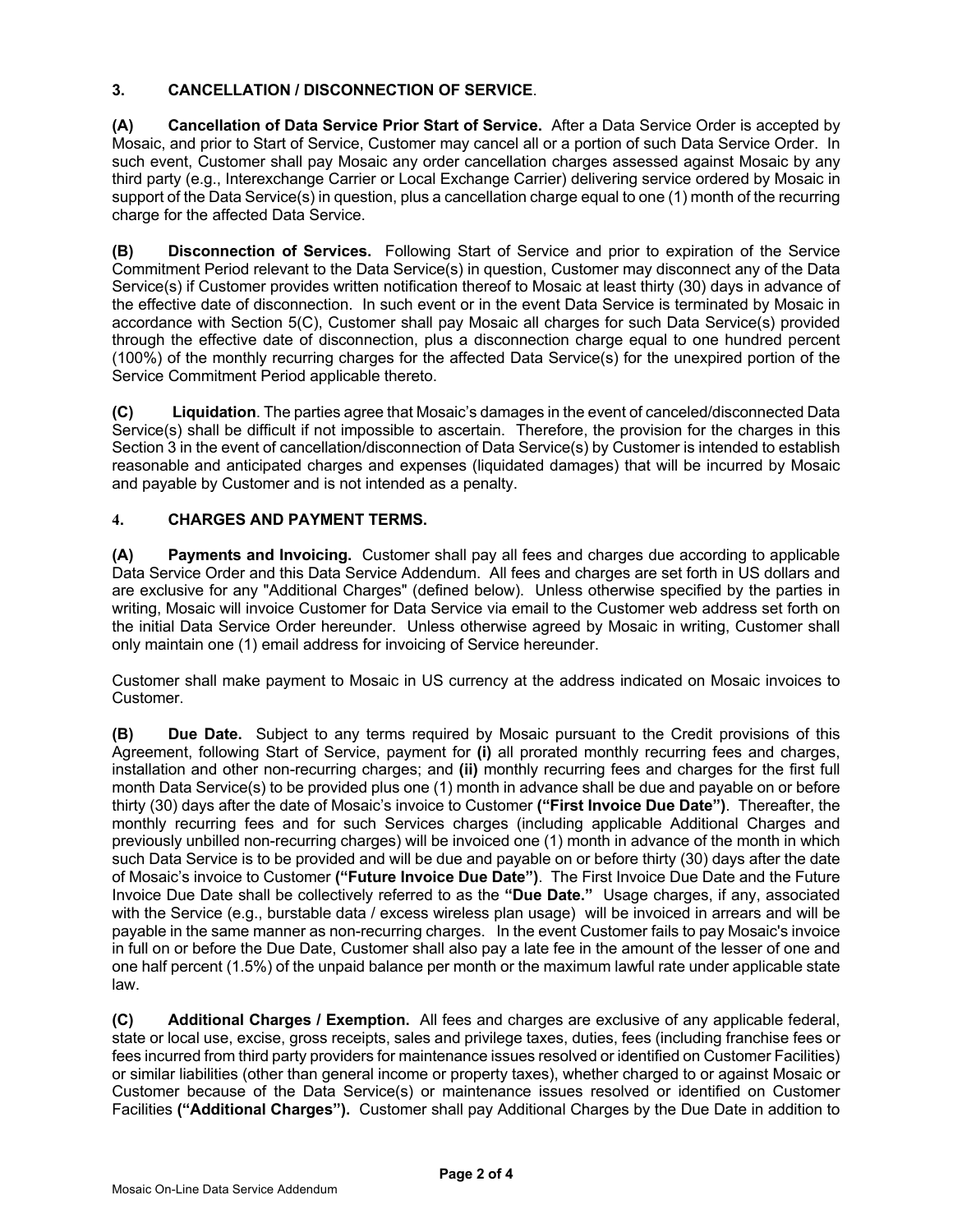all other fees and charges provided for herein. To the extent Customer claims an exemption from Additional Charges (e.g., sales tax) Customer must provide a valid exemption certificate to Mosaic. Customer will remain liable for all Additional Charges (e.g., sales tax) for all periods prior to Customer providing Mosaic with an appropriate exemption certificate.

**(D) Disputed Invoices**. If Customer reasonably disputes any portion of a Mosaic invoice for Data Service, Customer must pay the undisputed portion of the invoice and submit written notice of the claim (with sufficient detail of the nature of the claim, the amount and invoices in dispute and information necessary to identify the affected Data Service for the disputed amount. All invoice disputes will be submitted by Customer to the following Mosaic email address: billing@mosaicnetworx.com **("Dispute Resolution Address")**. All disputes must be submitted to Mosaic via the Dispute Resolution Address within sixty (60) days from the date of the invoice for those Data Services. Customer waives the right to dispute any charges not disputed within such sixty (60) day period. In the event that the dispute is resolved against Customer, Customer shall pay such amounts plus interest at the rate referenced in Subsection 4(B).

**(E) Failure to Pay / Suspension of Service.** In the event all undisputed fees and charges due pursuant to Mosaic's invoices for Data Service are not paid in full by the Due Date, Mosaic may, after giving Customer at least five (5) days prior notice and opportunity to pay such charges within such 5-day period **("Suspension Notice")**, suspend all or any portion of the applicable Services to Customer until such time (designated by Mosaic in its Suspension Notice) as Customer has paid in full all undisputed fees and charges then due to Mosaic, including any late fees and Additional Charges. Mosaic shall re-institute the applicable Services to Customer only when Customer provides Mosaic with satisfactory assurance of Customer's ability to pay for such Services (i.e., a deposit, letter of credit or other means) and Customer's advance payment of the cost of re-instituting such Services. If Customer fails to make the required payment by the date set forth in the Suspension Notice, Customer will be deemed to have canceled / disconnected (as the case may be) all Services under this Data Service Addendum as of the date set forth in the Suspension Notice.

# **5. TERM / TERMINATION.**

**(A) Term.** This Data Service Addendum will be effective as of the Data Service Addendum Effective Date first set forth above and shall continue in full force and effect for a period which will be the longer of **(i)** one (1) year following the Effective Date, or **(ii)** until the termination or expiration of all Data Service provided to Customer by Mosaic pursuant to this Data Service Addendum.

**(B) Termination of Defective Service.** Customer will have the right to terminate a specific Data Service Order and the Services described therein without liability for the disconnection charge provided in Section 3(B) if Mosaic fails to cure a Defect associated with such Service within 30 days after receipt of written notice of the same from Customer.

**(C) Termination of Data Service Addendum.** A party will have the right to terminate this Data Service Addendum if the other party breaches any material term or condition of the Agreement (including without limitation, Mosaic's Acceptable Use Policy) and fails to cure such breach as specifically provided for with respect to such breach (e.g., Customer's cure period for payment) or if no specific time period is provided for, then within thirty (30) days after receipt of written notice of the breach. A party may terminate this Data Service Addendum if: **(i)** the other party becomes the subject of a voluntary petition in bankruptcy or any voluntary proceeding relating to insolvency, receivership, liquidation, or composition for the benefit of creditors; or **(ii)** the other party becomes the subject of an involuntary petition in bankruptcy or any involuntary proceeding relating to insolvency, receivership, liquidation, or composition for the benefit of creditors, if such petition or proceeding is not dismissed within 60 days of filing.

**(D) Effect of Termination of Data Service Addendum.** Upon the effective date of termination of this Data Service Addendum pursuant to Section 5(C): **(i)** Mosaic may immediately cease providing Data Service hereunder and **(ii)** any and all payment obligations of Customer hereunder, including, without limitation any applicable charges for Data Services provided to the effective date of termination as well as a disconnection charge determined in accordance with Section 3(B) above (if Customer is the breaching party), will become due and payable in accordance with Section 4.